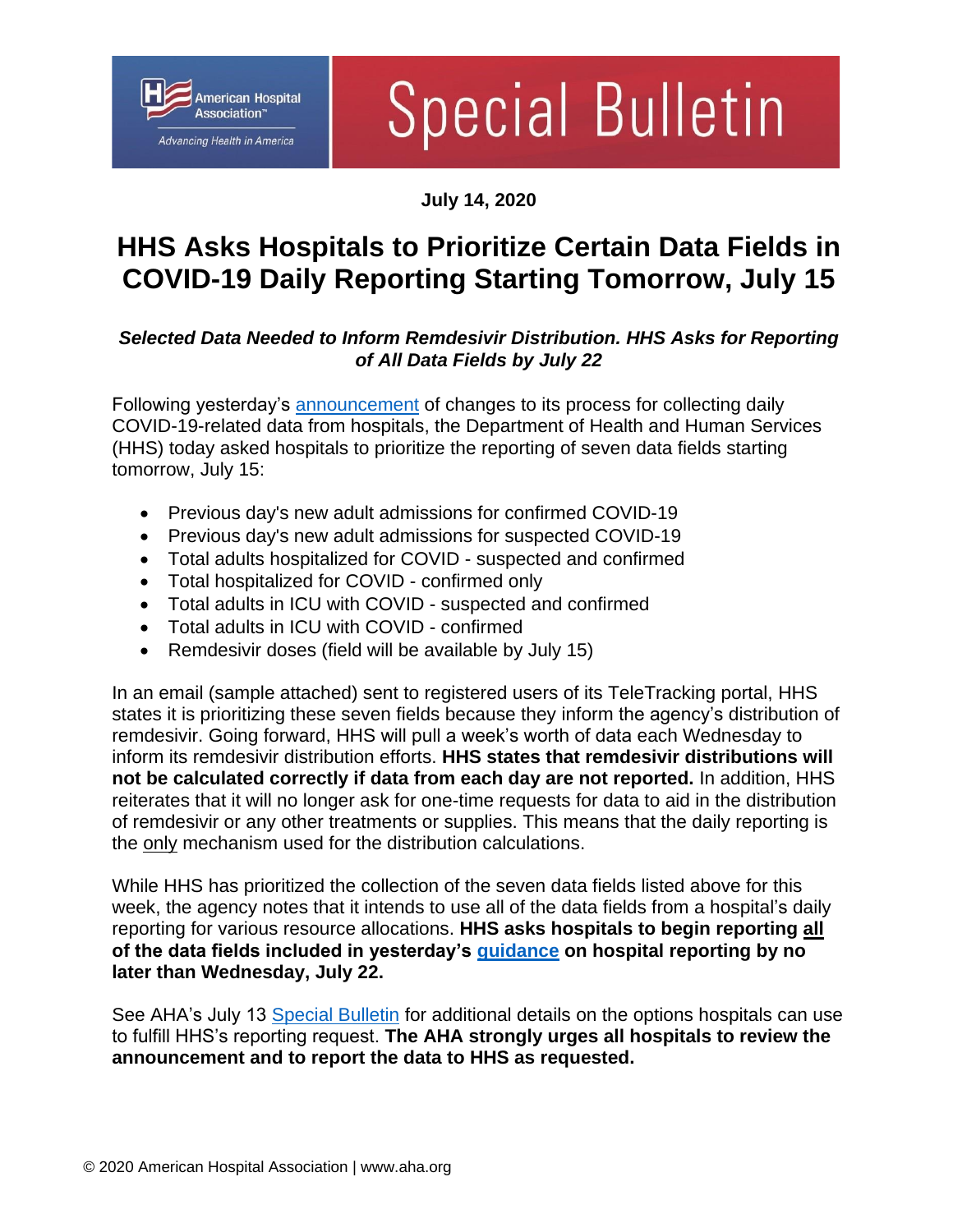

**Message from: U.S. Department of Health & Human Services Urgent: Change to COVID-19 Hospital Reporting** 

07/14/2020

Dear .

Thank you for your continued leadership and partnership in the COVID-19 response. As the virus continues to rapidly change in the ways it spreads through communities, our ability to detect and respond with specific interventions and therapeutics requires timely and accurate data from hospitals. In order to distribute remdesivir, convalescent plasma, and other critical supplies, we need accurate, timely, and complete information each and every day from every hospital.

In the most recent analysis of ACTT, findings suggest that remdesivir is most effective in hospitalized patients who require oxygen but are not intubated or on ECMO, and therefore timely drug administration to patients who can benefit is critical. These findings modified our data collection plan to require daily reporting from hospitals instead of periodic requests that have previously been sent out weekly or every two weeks. In order to streamline reporting, we reviewed all mechanisms that hospitals are using to report COVID-19 data. Initially, we set up flexible reporting methods; however, we see that hospitals are now reporting through multiple systems, which is not effective. Starting July 15th, there will be two hospital reporting options (1) TeleTracking and (2) HHS Protect. We are retiring NHSN for COVID-19 hospital reporting. This does not impact reporting for other conditions through NHSN, and COVID-19 nursing home data will continue to be reported through NHSN.

For the distribution or remdesivir, we will be pulling data on Wednesday of each week from the information reported by hospitals as outlined in Secretary Alex Azar's [recently updated Guidance](https://nam03.safelinks.protection.outlook.com/?url=https%3A%2F%2Fwww.hhs.gov%2Fsites%2Fdefault%2Ffiles%2Fcovid-19-faqs-hospitals-hospital-laboratory-acute-care-facility-data-reporting.pdf&data=02%7C01%7Cademehin%40aha.org%7C97a171fccc2b4fd04b3c08d827f97cd3%7Cb9119340beb74e5e84b23cc18f7b36a6%7C0%7C1%7C637303299782570515&sdata=vM9qxIGcDHyeQbBMLU1%2BtfSaDj7yPWiCtd%2Bc095g6nQ%3D&reserved=0)  [for Hospital Reporting](https://nam03.safelinks.protection.outlook.com/?url=https%3A%2F%2Fwww.hhs.gov%2Fsites%2Fdefault%2Ffiles%2Fcovid-19-faqs-hospitals-hospital-laboratory-acute-care-facility-data-reporting.pdf&data=02%7C01%7Cademehin%40aha.org%7C97a171fccc2b4fd04b3c08d827f97cd3%7Cb9119340beb74e5e84b23cc18f7b36a6%7C0%7C1%7C637303299782570515&sdata=vM9qxIGcDHyeQbBMLU1%2BtfSaDj7yPWiCtd%2Bc095g6nQ%3D&reserved=0) that defines the methods, data elements, and definitions.

#### **If you have not reported daily for each day leading up to Wednesday of each week, your distribution of remdesivir will not be calculated correctly.**

It is critical that you report the information requested below on a consistent, daily basis. We will no longer be sending out one-time requests for data to aid in the distribution of remdesivir. Instead, we will rely solely on the daily reporting as requested in Secretary Alex Azar'[s Guidance](https://nam03.safelinks.protection.outlook.com/?url=https%3A%2F%2Fwww.hhs.gov%2Fsites%2Fdefault%2Ffiles%2Fcovid-19-faqs-hospitals-hospital-laboratory-acute-care-facility-data-reporting.pdf&data=02%7C01%7Cademehin%40aha.org%7C97a171fccc2b4fd04b3c08d827f97cd3%7Cb9119340beb74e5e84b23cc18f7b36a6%7C0%7C1%7C637303299782570515&sdata=vM9qxIGcDHyeQbBMLU1%2BtfSaDj7yPWiCtd%2Bc095g6nQ%3D&reserved=0)  [for Hospital Reporting.](https://nam03.safelinks.protection.outlook.com/?url=https%3A%2F%2Fwww.hhs.gov%2Fsites%2Fdefault%2Ffiles%2Fcovid-19-faqs-hospitals-hospital-laboratory-acute-care-facility-data-reporting.pdf&data=02%7C01%7Cademehin%40aha.org%7C97a171fccc2b4fd04b3c08d827f97cd3%7Cb9119340beb74e5e84b23cc18f7b36a6%7C0%7C1%7C637303299782570515&sdata=vM9qxIGcDHyeQbBMLU1%2BtfSaDj7yPWiCtd%2Bc095g6nQ%3D&reserved=0)